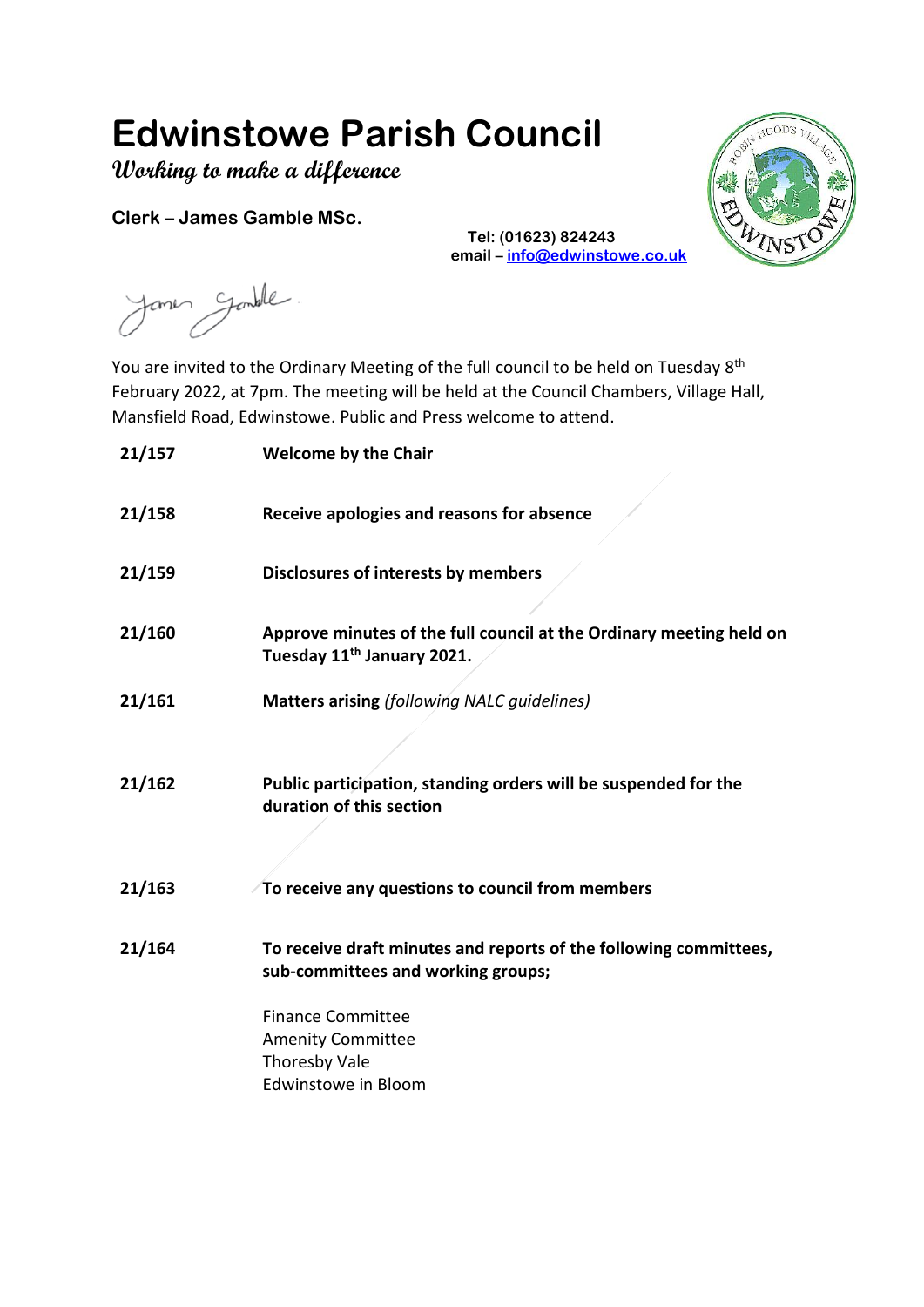### **21/165 Agenda**

| ı.    | Accept decisions made              |
|-------|------------------------------------|
| н.    | 5G Connected Forest - presentation |
| Ш.    | Forest Cemetery - Friends Group    |
| IV.   | Fourth Avenue - S106               |
| v.    | Henton Road Green Space - S106     |
| VI.   | Skatepark - S106                   |
| VII.  | Precept                            |
| VIII. | Queens Platinum Jubilee            |
| IX.   | Car parks                          |

#### **21/166 Correspondence**

- 1. Resident -Trees Trinity Road
- 2. RSPB woodland management plan
- 3. East Midlands Community Led Housing
- 4. Resident RSPB fence
- 5. Resident RSPB fence
- 6. NALC Queens Platinum Jubilee
- 7. RSPB market stalls
- 8. NSDC community assets
- 9. Resident Queens Platinum Jubilee celebrations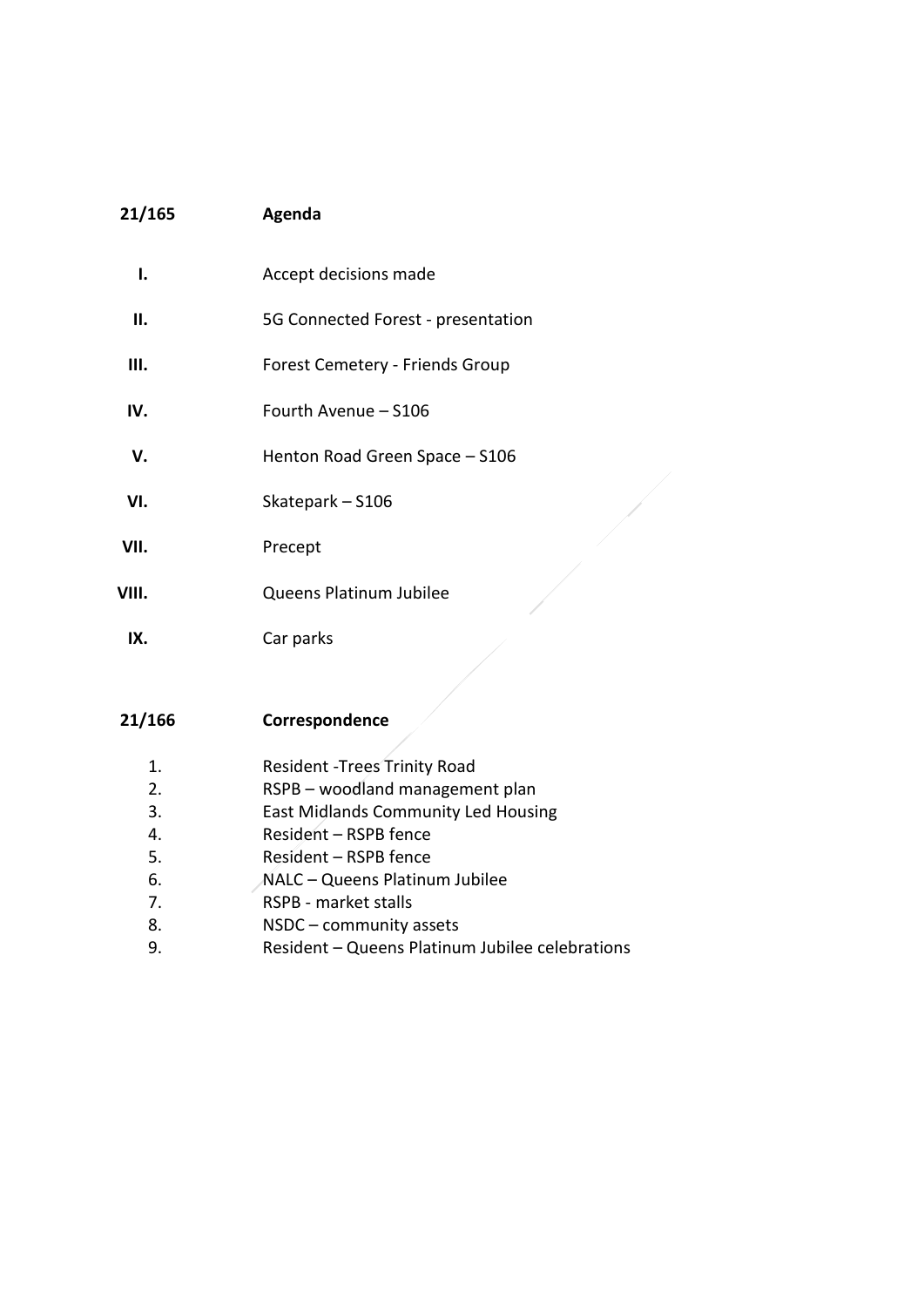## **21/167 Financial Matters (to be referred to the finance committee, if necessary)**

# **21/168 Invoices for approval**

 $\overline{\phantom{a}}$ 

| <b>Date</b> | Payee              | <b>Description</b>     | Amount incl<br>(if<br><b>VAT</b><br>applicable) |
|-------------|--------------------|------------------------|-------------------------------------------------|
| 05.1.2022   | <b>NCC</b>         | Pension                | £1,923.87                                       |
| 05.1.2022   | <b>NCC</b>         | Pension                | £2,345.98                                       |
| 07.1.2022   | <b>HMRC</b>        | PAYE/NI                | £1,721.06                                       |
| 07.1.2022   | <b>NCC</b>         | Pension                | £1,965.59                                       |
| 10.1.2022   | <b>HMRC</b>        | PAYE/NI                | £1,876.74                                       |
| 11.1.2022   | <b>Salaries</b>    | Wages                  | £90.00                                          |
| 12.1.2022   | <b>Bushby</b>      | Magazine Distribution  | £280.00                                         |
| 14.1.2022   | <b>Salaries</b>    | Wages                  | £2,372.73                                       |
| 19.1.2022   | <b>Tag Hosting</b> | Domain registration    | £28.00                                          |
| 28.1.2022   | <b>Salaries</b>    | Wages                  | £2,468.02                                       |
| 31.1.2022   | Chip Hosting       | <b>Website Hosting</b> | £25.00                                          |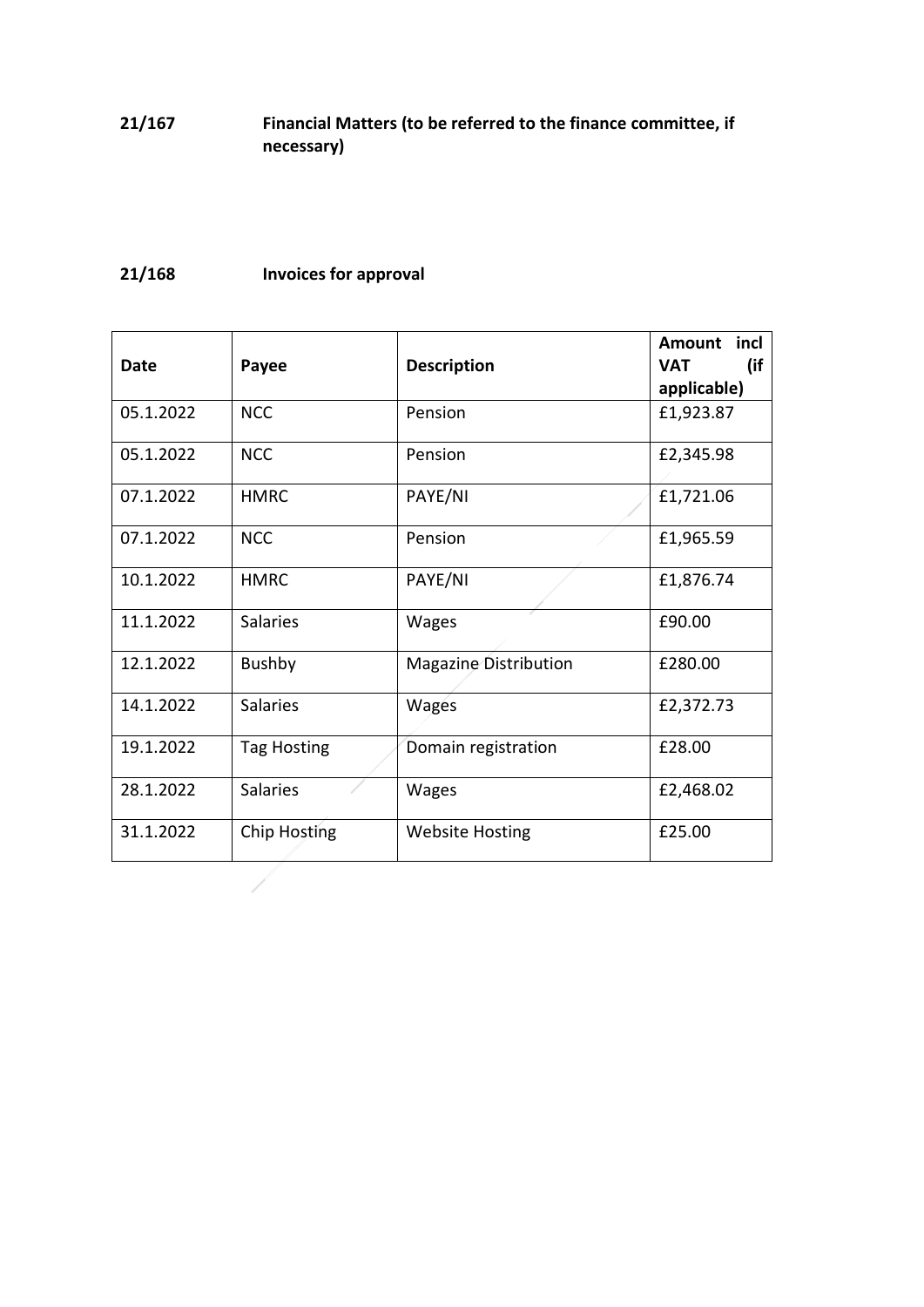# **21/169 Direct Debits for approval**

| <b>Date</b> | Payee                  | <b>Description</b>       | <b>Amount</b><br>incl<br>(if<br><b>VAT</b> |
|-------------|------------------------|--------------------------|--------------------------------------------|
|             |                        |                          | applicable)                                |
| 05.01.2022  | <b>UK Fuels Ltd</b>    | Fuel Card charges        | £1.80                                      |
| 10.1.2022   | <b>Screwfix</b>        | Amenity materials        | £146.11                                    |
| 12.1.2022   | <b>BT Plc</b>          | Telecoms                 | £36.00                                     |
| 17.1.2022   | Sage Global Services   | Payroll software         | £20.40                                     |
| 19.1.2022   | <b>UK Fuels Ltd</b>    | Petrol/Diesel            | £84.00                                     |
| 24.1.2022   | <b>Chapel Street</b>   | Telecoms                 | £55.29                                     |
| 24.1.2022   | <b>SSE Electricity</b> | Car Parks Electricity    | £40.97                                     |
| 26.1.2022   | <b>ALD Automotive</b>  | Van lease                | £334.80                                    |
| 01.2.2022   | Scewfix direct         | <b>Amenity Materials</b> | £160.49                                    |
| 02.2.2022   | <b>UK Fuels Ltd</b>    | Petrol/Diesel            | £82.85                                     |
|             |                        |                          |                                            |
|             |                        |                          |                                            |

# **21/170 Income**

| 11.1.2022 | Magazine | £50.00     |
|-----------|----------|------------|
| 11.1.2022 | Magazine | £75.00     |
| 18.1.2022 | S106     | £43,479.63 |
| 19.1.2022 | Cemetery | £60.00     |
| 19.1.2022 | Cemetery | £60.00     |
| 20.1.2022 | Cemetery | £100.00    |
| 20.1.2022 | Magazine | £75.00     |
| 20.1.2022 | Magazine | £75.00     |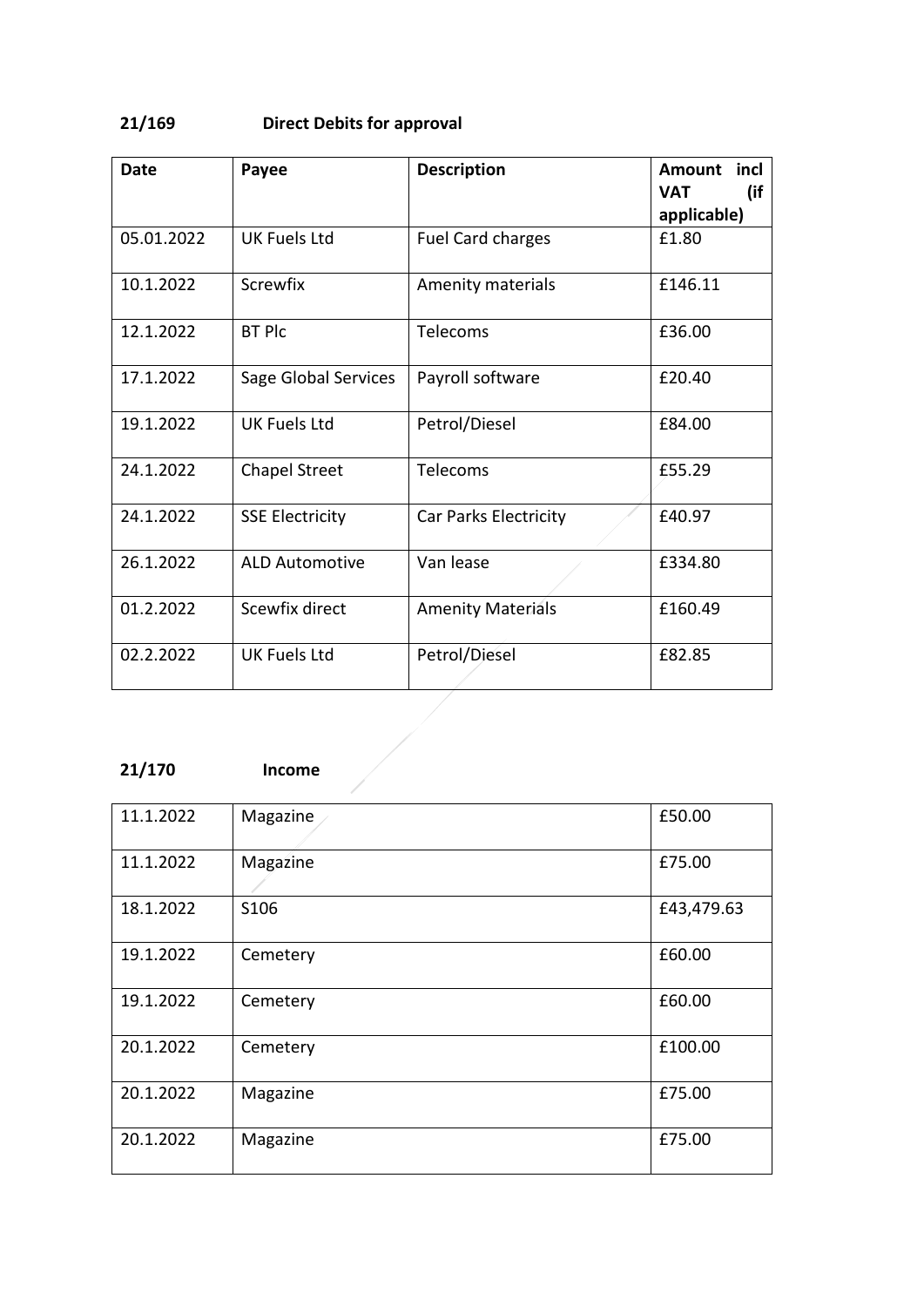| 20.1.2022 | Cemetery     | £40.00     |
|-----------|--------------|------------|
| 20.1.2022 | Magazine     | £50.00     |
| 21.1.2022 | Magazine     | £225.00    |
| 21.1.2022 | Magazine     | £50.00     |
| 24.1.2022 | Magazine     | £75.00     |
| 24.1.2022 | Magazine     | £25.00     |
| 25.1.2022 | Cemetery     | £350.00    |
| 25.1.2022 | Donation     | £150.00    |
| 25.1.2022 | Cemetery     | £610.00    |
| 25.1.2022 | Cemetery     | £160.00    |
| 25.1.2022 | Magazine     | £75.00     |
| 27.1.2022 | Magazine     | £75.00     |
| 31.1.2022 | Magazine     | £75.00     |
| 31.1.2022 | Magazine     | £75.00     |
| 01.2.2022 | Magazine     | £200.00    |
| 01.2.2022 | Magazine     | £100.00    |
| 01.2.2022 | Magazine     | £225.00    |
| 02.2.2022 | Magazine     | £100.00    |
| 02.2.2022 | Magazine     | £100.00    |
| 02.2.2022 | Grant        | £1,500.00  |
|           | <b>TOTAL</b> | £48,234.63 |

| <b>BANK BALANCE</b> | £107,791.09 |
|---------------------|-------------|
|                     |             |